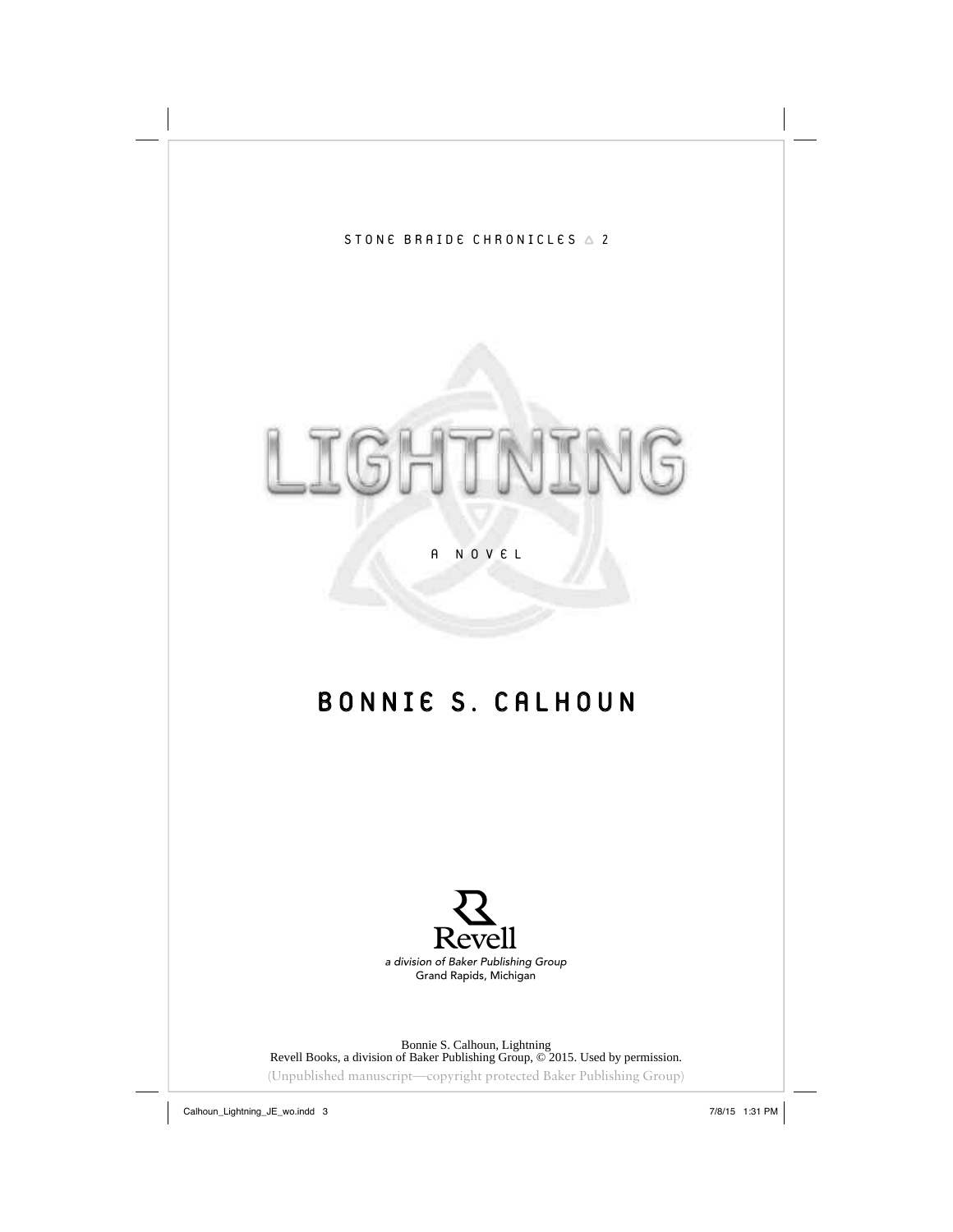© 2015 by Bonnie S. Calhoun

Published by Revell a division of Baker Publishing Group P.O. Box 6287, Grand Rapids, MI 49516-6287 www.revellbooks.com

Printed in the United States of America

All rights reserved. No part of this publication may be reproduced, stored in a retrieval system, or transmitted in any form or by any means—for example, electronic, photocopy, recording—without the prior written permission of the publisher. The only exception is brief quotations in printed reviews.

Library of Congress Cataloging-in-Publication Data is on file at the Library of Congress, Washington, DC.

ISBN 978-0-8007-2377-4

This book is a work of fiction. Names, characters, places, and incidents are the product of the author's imagination or are used fictitiously. Any resemblance to actual events, locales, or persons, living or dead, is coincidental.

15 16 17 18 19 20 21 7 6 5 4 3 2 1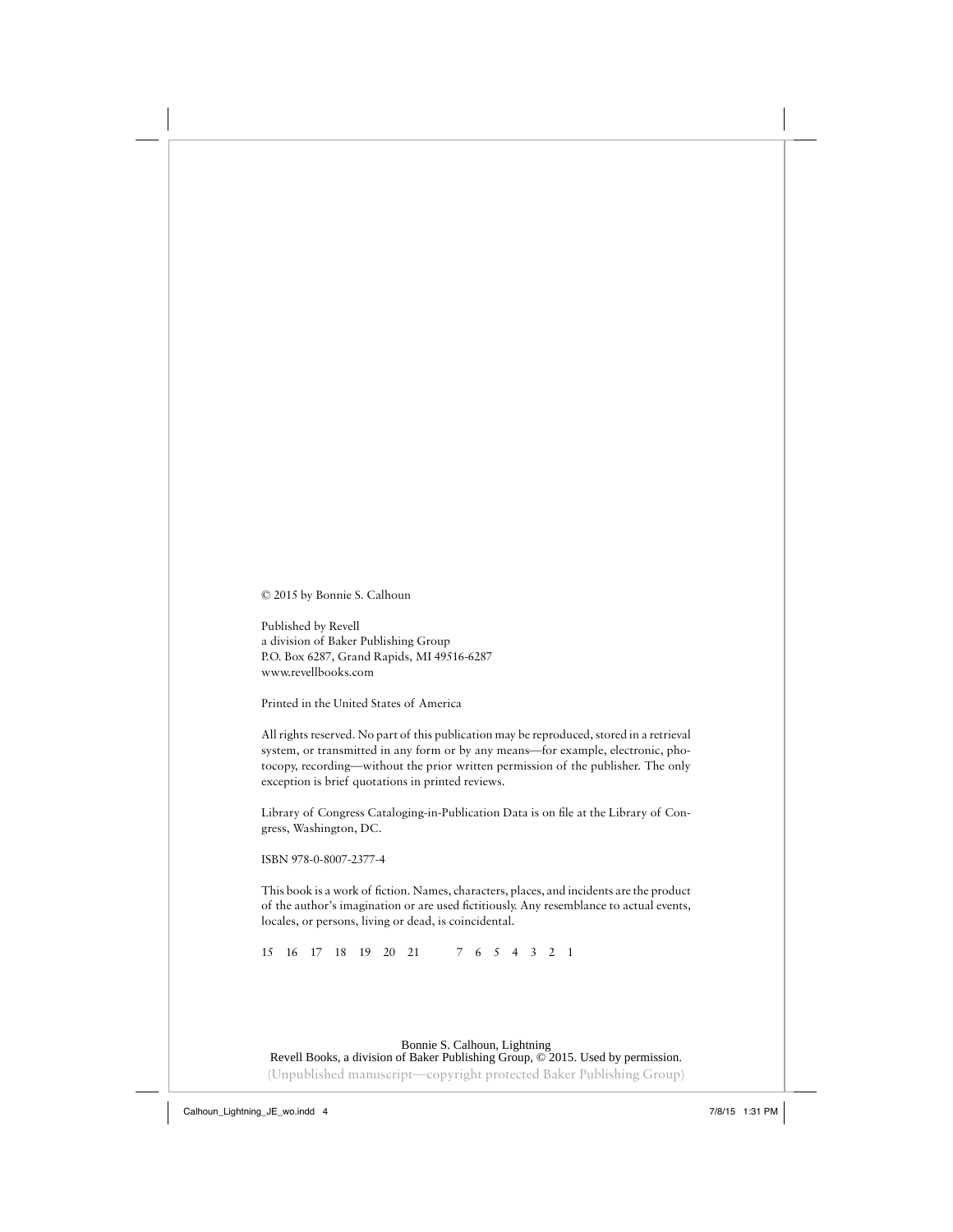There is nothing new under the sun, and the more things change, the more they stay the same. Hindsight is twenty-twenty.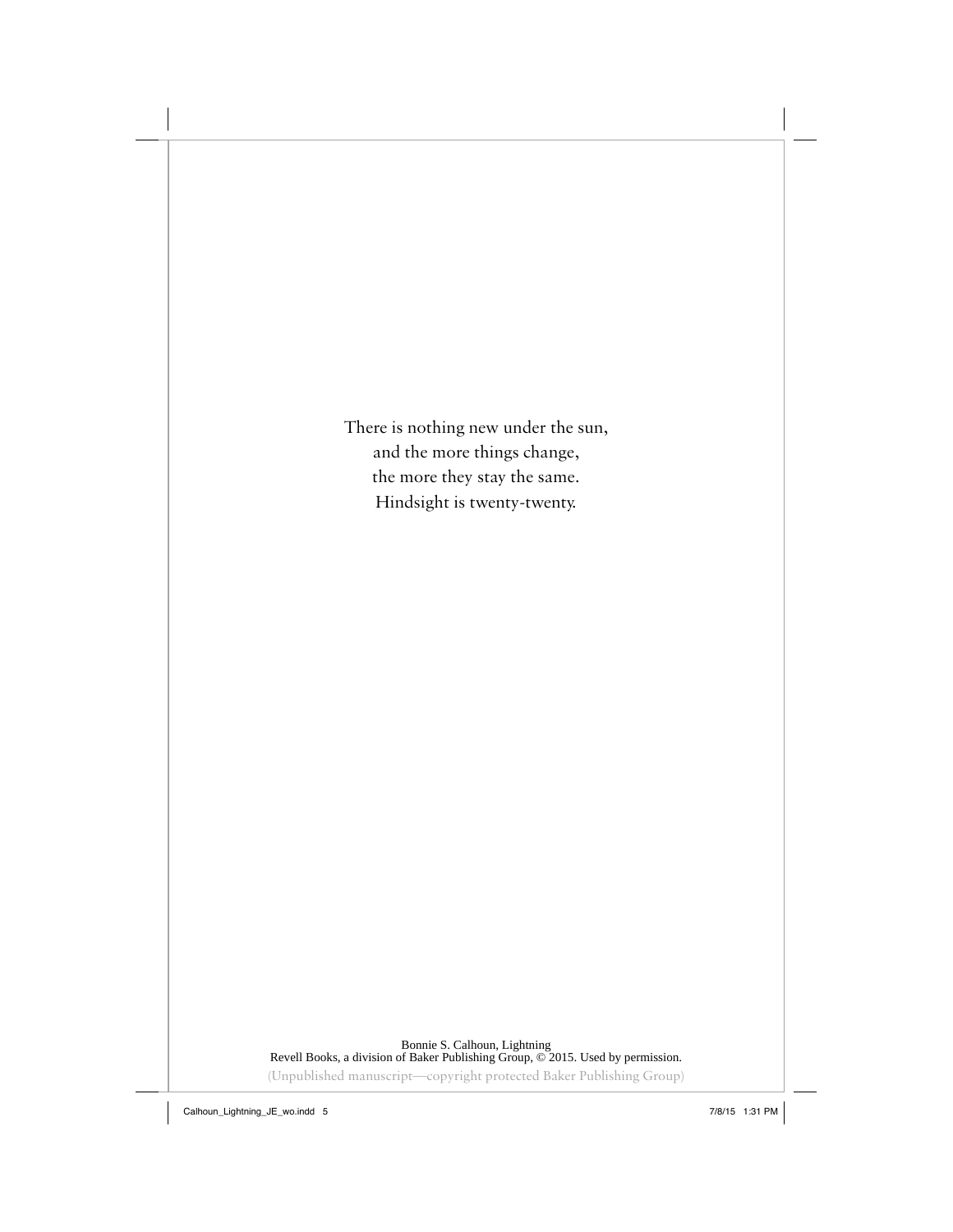

### Day 1

A clipped sound echoed along the cavernous street as Selah Rishon raised her foot onto a stone bench. She jerked her head up to glance around the abandoned streetscape.

A groan bounced from the building facades.

Eyeing the landscape cautiously, she secured her dark mop of unruly curls that sorely needed a visit from Mother's shears and finished tightening her exercise shoe. She stretched her calf muscle. Time to get this done before the sunrise and hot temperatures took over.

She switched feet, tightened her other shoe, and stretched again as she squinted into the soft rays of the morning sun trying to climb over the horizon. Dramatic shadows sliced across the ancient brick buildings, creating elongated, onedimensional fright-men. She shuddered and pushed off on a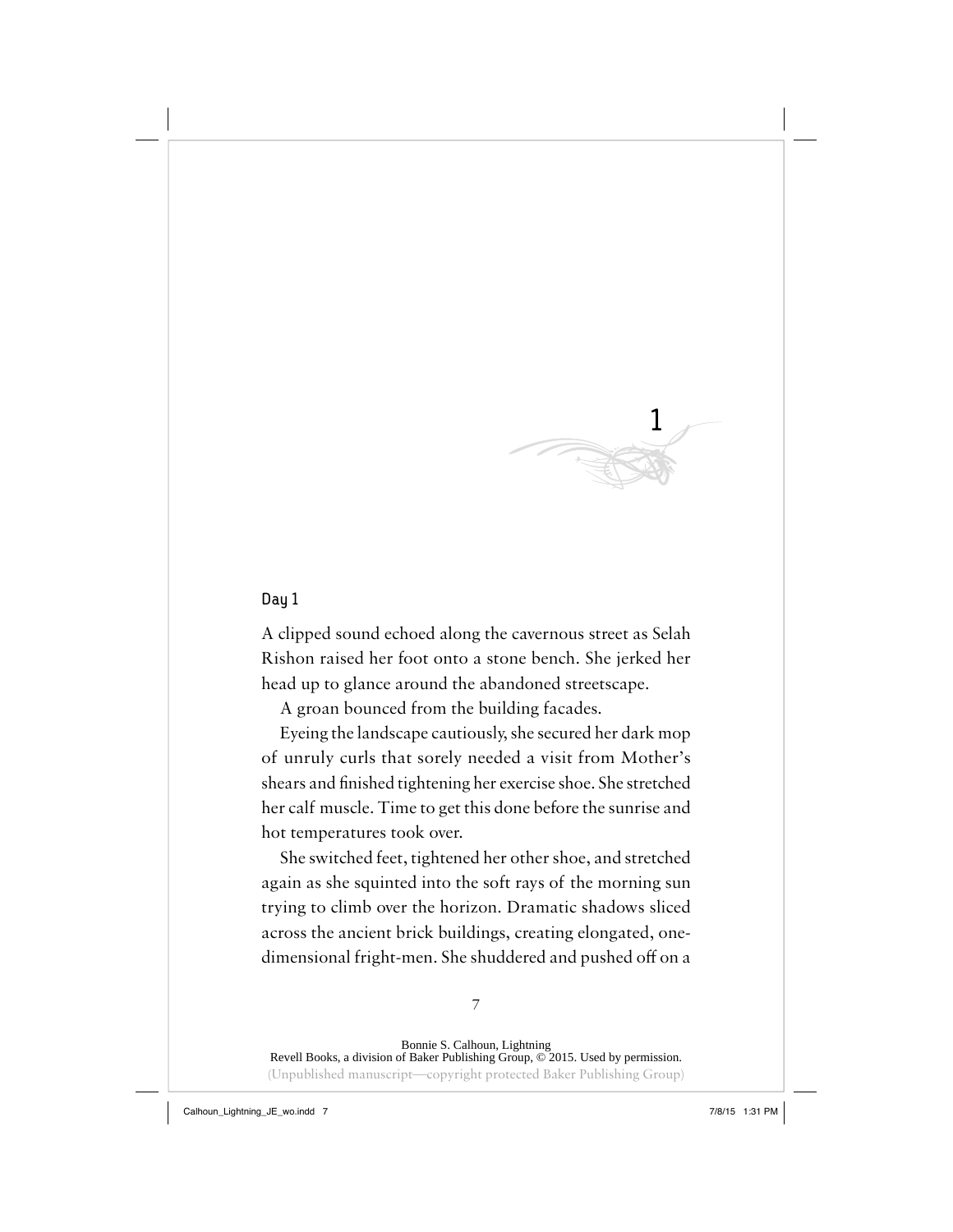slow jog down the broken, weed-congested street. A shadow slid to the edge of the surrounding darkness in a doorway two building cavities away on her side of the street.

Selah stopped. Her chest constricted as her heart rate ticked up, pushing starbursts into her vision. She squinted at the different shades of black, attempting to distinguish a face among the sprinkled flashes. She deciphered the outline of a short club protruding from an overly thick hand, probably gloved. Her mouth went dry. She sniffed at the air. She could almost distinguish his smell. Sweat and vegetation mixed with musk and dirt. A male.

The black-clad figure separated from the darkness and lunged onto the uneven sidewalk. She inhaled to draw in calm and studied the shape and posture of the figure. A little taller than her five foot six. Broad at the shoulders, rectangular stance between legs and hips. Yes, it had to be a man.

Her heart pounded a staccato rhythm against her rib cage, drowning out her thoughts. *Control your breathing.*

She turned to run the other way. Adrenaline surged, prickling up the back of her neck and across her scalp. A movement whispered in front of her.

A second figure emerged from one of the numerous doorways, blocking her retreat.

How did she miss him? Not paying attention could get her hurt.

She pivoted and her back faced the street. No! Bad move. Another attack angle unprotected. She spun, positioning her back against the building. One assailant stood to her left, the other approached from the right. If she let them get close at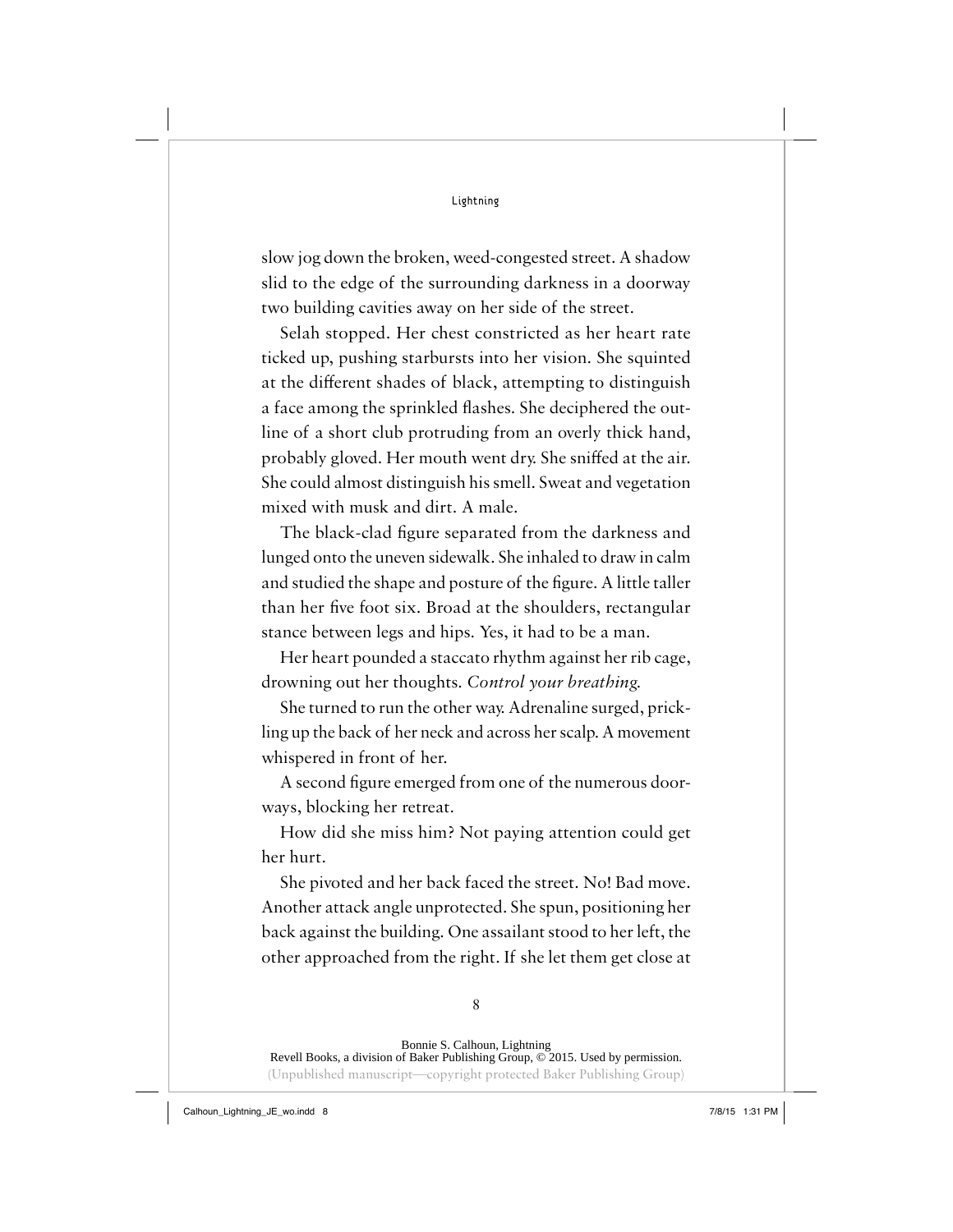the same time, she'd be done. Her legs trembled. She steeled herself for an attack.

A squeak. An audible click. The man to her left flicked open an auto-blade. He brandished the knife and lunged. Selah jerked her wrist up to block the attack but overswung. Her hand accidentally connected with her own chin and she bit her lip. The taste of copper heightened her senses. Selah balled her hands tight to her chest and thrust out her left leg, planting her foot in his stomach.

He doubled over as air expelled from his lungs with a grunt. The knife flew from his hand and skittered across the broken street surface. He scrambled for the weapon. Selah bounced to a defensive stance. Pivoting her hip, she kicked out to the side with her right leg, connecting with his chest. He collapsed to the road, gasping.

Emboldened that she hadn't suffered a blow, she bolted in the other man's direction. He raised his club and she assumed a fighting posture. He swung. She blocked the downward motion of his left wrist with an upward thrust of her right forearm. It rocked her core, stinging her arm. An adrenaline rush absorbed the pain.

His right fist jabbed at her head. She pulled to the right side. Her left leg shot out in a low kick and connected with the outside of his knee, knocking him off balance. As he started to fold, she maneuvered a hefty jab and shoved her fist into his nose.

Spittle flew from his mouth.

The man grabbed his face. "My nose! Why, you—" He cursed and released the club. It clattered to the ground.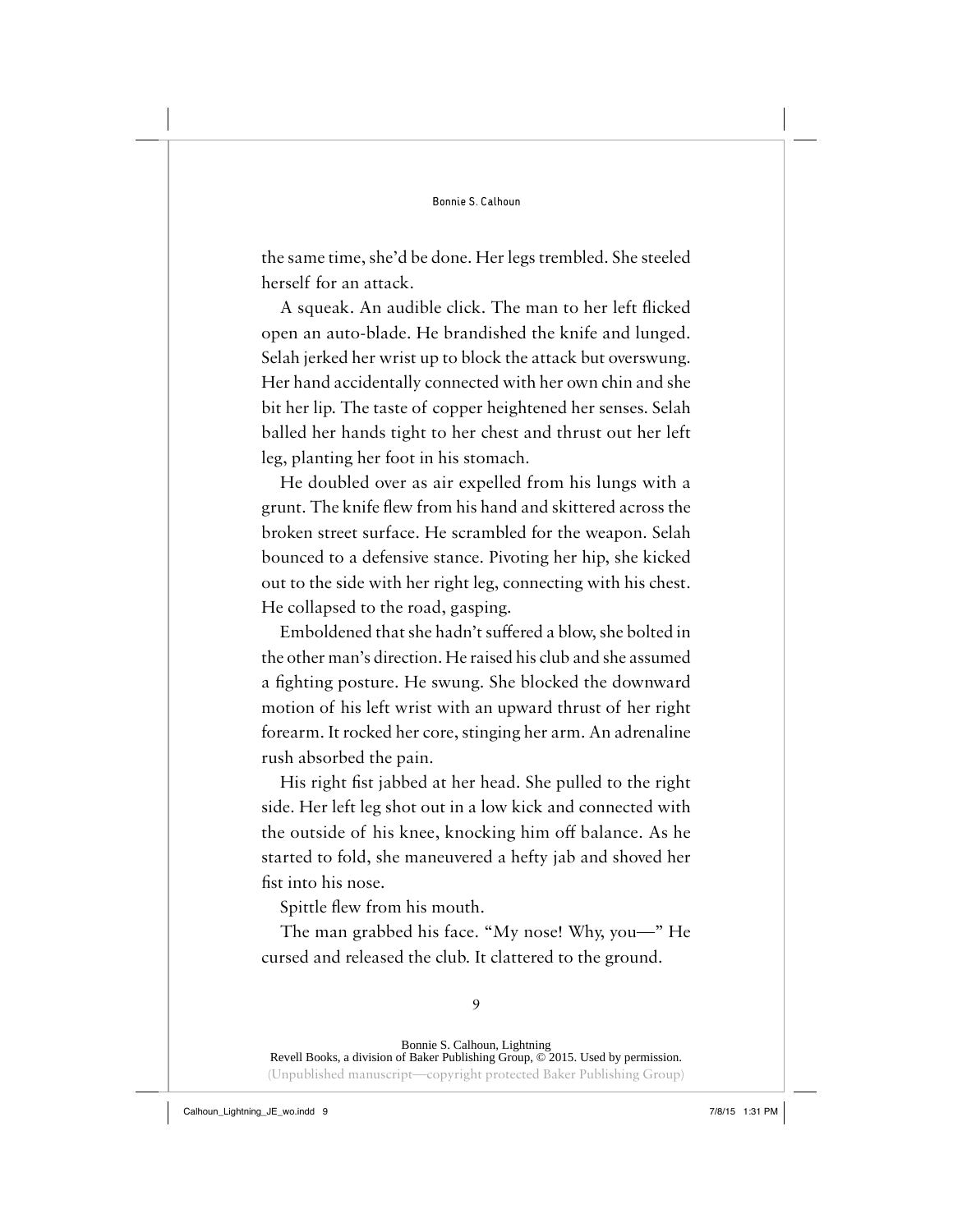#### Lightning

She sprinted down the street, crossing to the other side. Her core buzzed with the electricity of rapid-fire movements and precision strokes. Her speed felt fluid and natural.

*Pay attention. Focus. Focus*, she recited until her breathing leveled off.

Stinging. She shook her hand, blew on her fingers, and examined them. Tiny smears of blood dotted the back of her hand. She had skinned two knuckles.

*White AirStream at three o'clock. Someone in the pilot's seat.*

This time she wasn't taking chances. She dodged behind a tree and used the street-side refuse container to hide her advance. She sprang from the hiding place, ran to the Air-Stream, and crept along its length to the front. With her back against the sleek side, she reached across her chest with her left arm and snatched the occupant out by his tunic. As his torso exited the cockpit, she jammed her right hand into the space between his left arm socket and shoulder blade. She felt his shoulder separate and he howled in pain.

Lowering his center of gravity to throw him off balance, she drove his face into the narrow grassy strip at the edge of the sidewalk and planted her knee on the back of his neck.

"All right, all right! I'm down!" With his plea muffled by the grass, the man fell limp.

"Okay, Selah," boomed the speaker mounted high on the side of a nearby building. "Your session is done, and by the looks of it, so are my men." Taraji, the head of TicCity security, chuckled over the intercom.

Selah looked up at the tiny visi-unit mounted on the street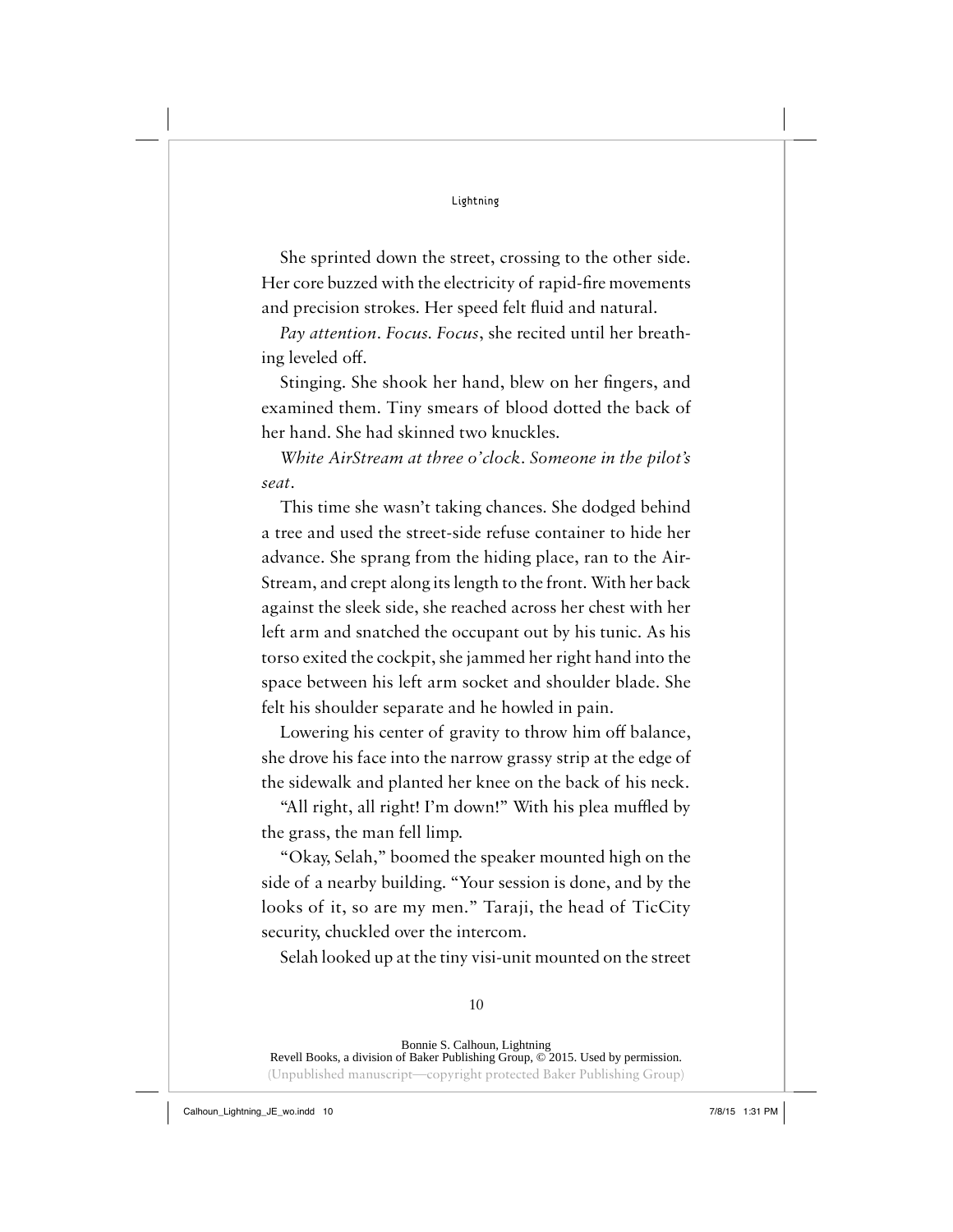illuminator and smiled. "Okay, Taraji. I think I may have broken Arann's nose. He zigged when he should have zagged. And Hex needs to lubricate his auto-blade. His prop has a serious squeak." She looked down the street and assessed her friendly victims.

Arann, still holding his nose, raised his hand in a thumbsup. Selah waved and jogged back to the training zone entrance.

A black-clad form dropped in front of her. Selah recoiled as the hooded figure crouched like a jumping spider and charged. She blocked the charge and spun to the right, executing a roundhouse sweep. The figure jumped her leg and came in with fists flying. The two of them parried back and forth, blow for blow, slice for slice. Selah's comfort level with the defensive moves increased with her added speed and confidence.

A smile pulled at the corners of her lips. She felt exhilarated.

The spider figure lunged, rolled, and swept Selah's feet out from under her with one fell swoop. Selah landed on her back with a grunt as the air rushed from her lungs. The figure scrambled over her and pressed a glove-covered fist to Selah's throat.

Selah raised open palms. "Augh! I surrender."

The black-clad spider figure ripped off its hood. Taraji grinned at Selah. "Never let an opponent see your level of confidence because they will use it against you every time."

"I really thought I had you." Selah shook her head.

Taraji held out a hand and yanked Selah to her feet. "You would have, if you hadn't stopped to grin at me. It made for a perfect break in your concentration. But your increased

(Unpublished manuscript—copyright protected Baker Publishing Group)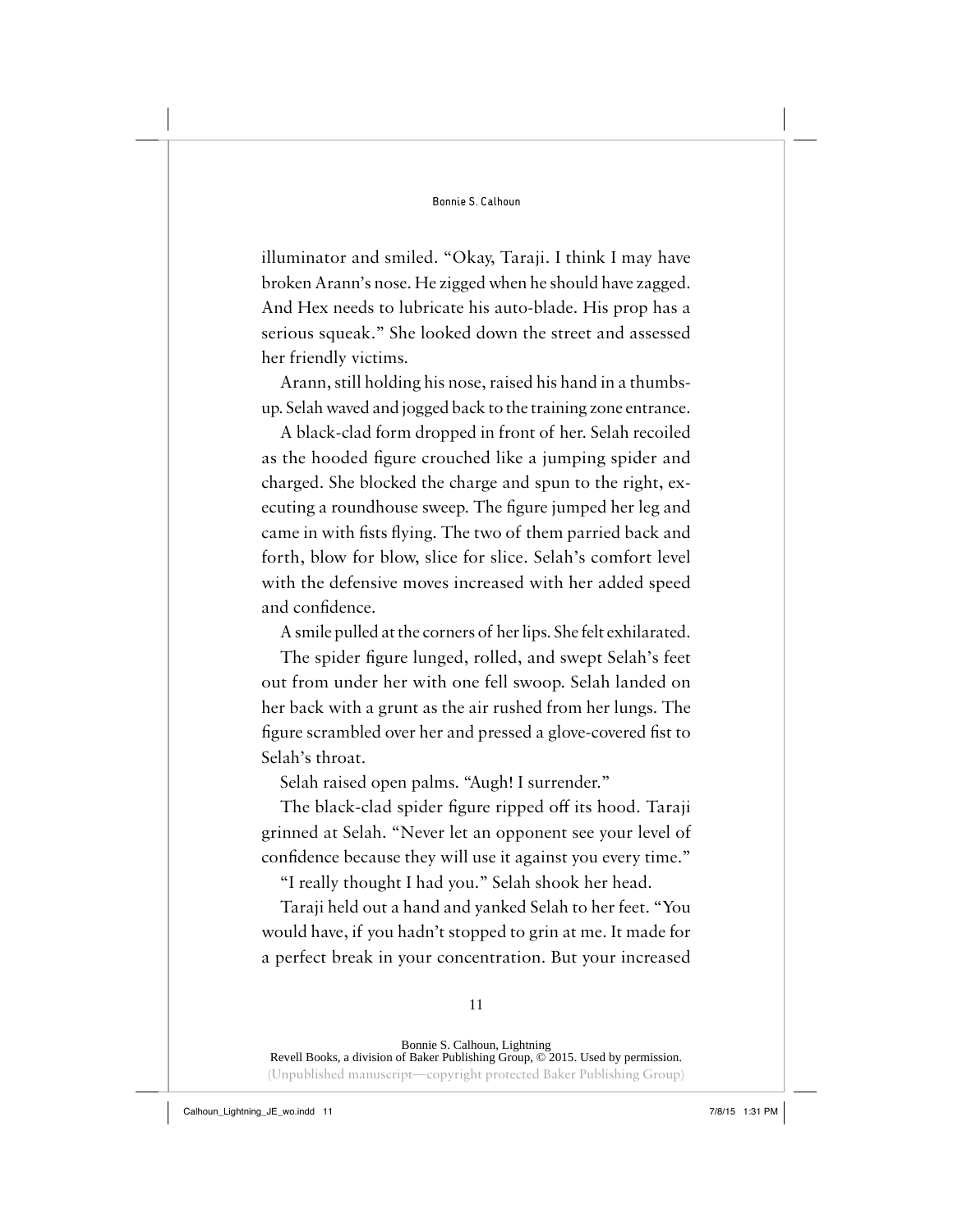#### Lightning

speed is phenomenal. You're ready to move to the next level of training."

"I need to thank you for suggesting Krav Maga. It's the perfect form of exercise and self-defense." Selah wiped at her brow with the back of her arm.

"Sometimes ancient techniques are much more practical than the new." Taraji smiled and offered a wink.

Taraji could have been a twin to Mojica, the head of Mountain security, from their singular names to both of them being six feet tall and having muscular builds, long dark hair, and large smoky eyes covered with heavy lashes. The only difference was Taraji's complexion was dark like the honey Selah loved for dipping her morning bread.

The resemblance had interested her for a couple of months. No matter how silly, she had to say something. "You remind me very much of a woman I met in the Mountain."

"Who in my clan did you meet?"

"Seriously? Mojica is related to you? How come she's in there and you're out here?"

"We each have duties to complete, and for some of us that breaks our familial contacts, but it is all for the ultimate good. How is she doing these days? I haven't seen her in many years."

"She's head of security in the Mountain, and it was her mobilized force that got us and the prisoners out safely."

Taraji nodded. "That's my Moji. I'm glad she's doing well. I covet the day we'll be able to reunite as a family."

"Couldn't she just choose to leave the Mountain? I've often wondered why she went back inside."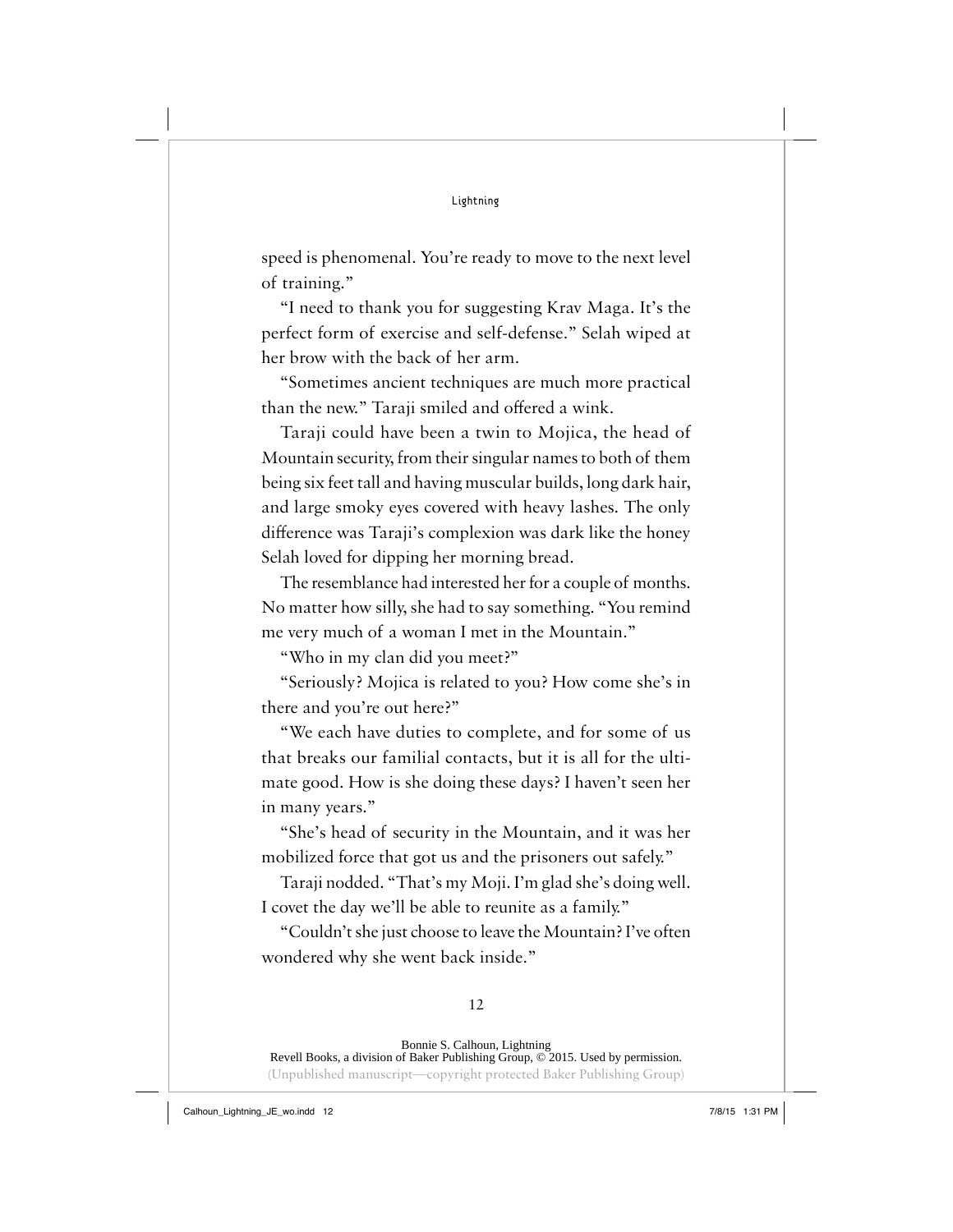"That is her job. She cannot leave until the Mountain does"

Selah pulled back. "What does that mean?"

Taraji reddened in the cheeks, obviously flustered at her own utterance. "It would be better if you forget that. I'll see you in tactical first thing in the morning."

"What did you mean to say then?"

"I *should* have said Mojica takes her job seriously and will gain release at the appropriate time."

Selah decided to take Taraji's change in demeanor seriously. That same look had always backed her away from pressing an issue with her stepfather. She watched the woman vault the stairs leading to the catwalk connected to her office. Gone before she could thoughtfully react. She shook her head. This whole adventure reminded her of the puzzles she used to work with Mother. All the parts were spread out on the table at the beginning, in organized chaos, with no two pieces fitting together.

Still sweaty, Selah entered the staging area on the backside of the security team training center. Her olive complexion protected her from the burning rays of the sun, but she hated being all sticky from profuse sweating. She had to remind herself that no matter how much she disliked exercise, there was a dual purpose—to rebuild the leg strength she'd found waning over the past months of lounging here seaside, and to alleviate her current predicament. She had been informed early on that walking around TicCity with knives hidden in her pants legs was completely uncivilized, so this regimen of training seemed like a great alternative to carrying kapos.

(Unpublished manuscript—copyright protected Baker Publishing Group) Bonnie S. Calhoun, Lightning Revell Books, a division of Baker Publishing Group, © 2015. Used by permission.